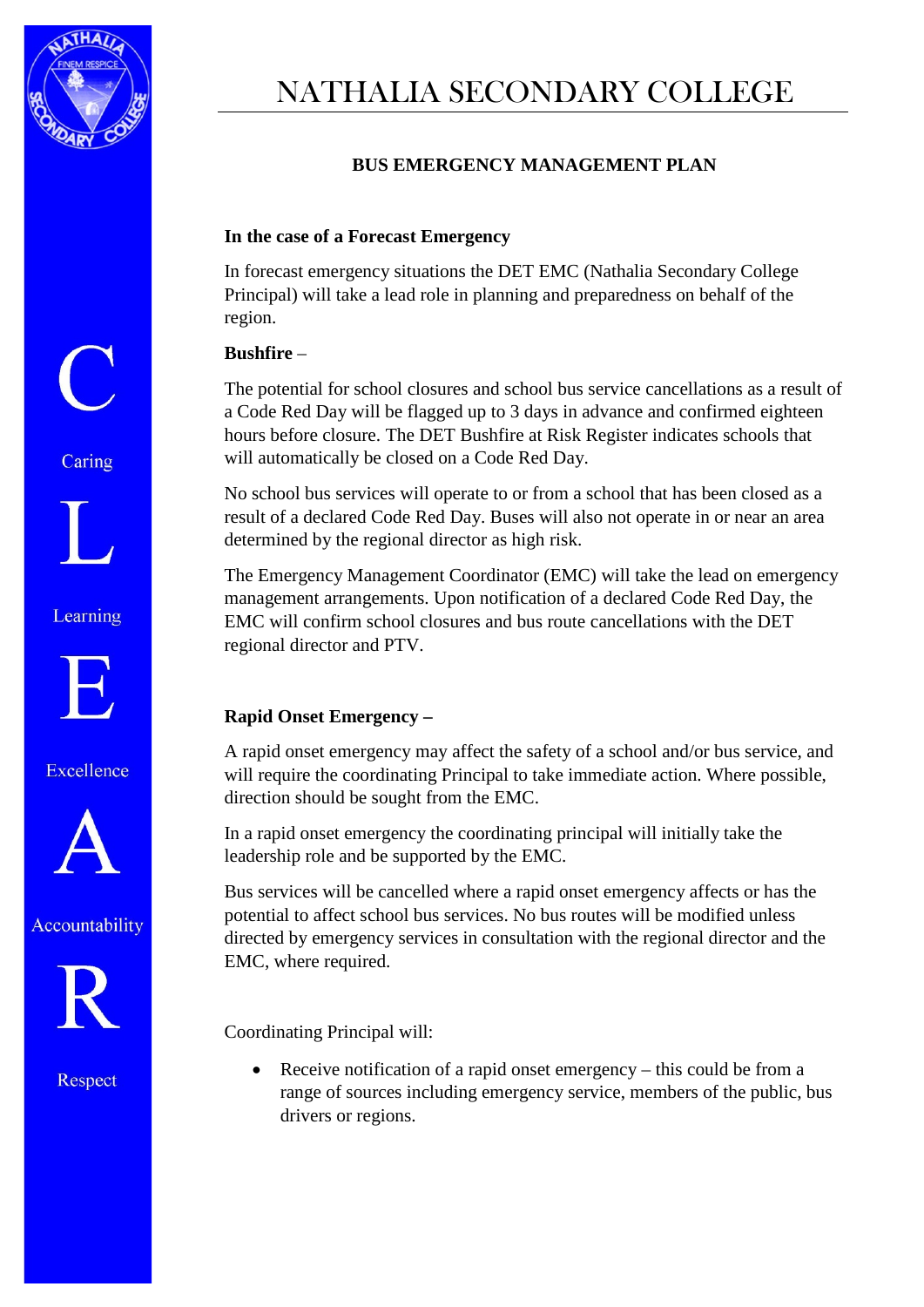

NATHALIA SECONDARY COLLEGE

- Seek advice and information to determine bus route closures and the cancellation of services.
- If students are at school instruct all affected students to remain at the school until the all clear is given
- Notify parents of events and if possible advise when and where it is safe for their child to be picked up.
- Notify client school principals of bus service cancellations and receive confirmation that all their parents have been informed.
- Liase with bus operators and/or drivers regarding school bus service cancellations and instruct drivers not to leave the school until the all clear is given.
- Notify the EMC of actions taken
- Keep an accurate log of all communication in relation to the event.

### **Consultative requirements:**

DET Security Services Unit (SSU) 03 9589 6266

Manager Operations and Emergency Management – Linda Jamieson 03 8392 9336 or 0448 284 749

Mortimer's Bus Company 5866 2767 or

Schools:

Nathalia Primary School 03 5866 2677 – Chris McCallum 0427 662 677

St Mary of the Angels 03 5866 2222 – Matt Carver 0437 083 244

St Francis Primary 03 5866 2271 – New Prin TBA

## **IN AN EMERGENCY DIAL 000**

Apps : Vic Emergency

Emergency Aus

Reviewed 13th February, 2018 by School Council Policy Review Sub Committee Policy last ratified 13th February 2018 Due for review February 2020

Caring

 $\begin{pmatrix} 1 \\ 1 \end{pmatrix}$ 



Learning



Excellence



Accountability



Respect